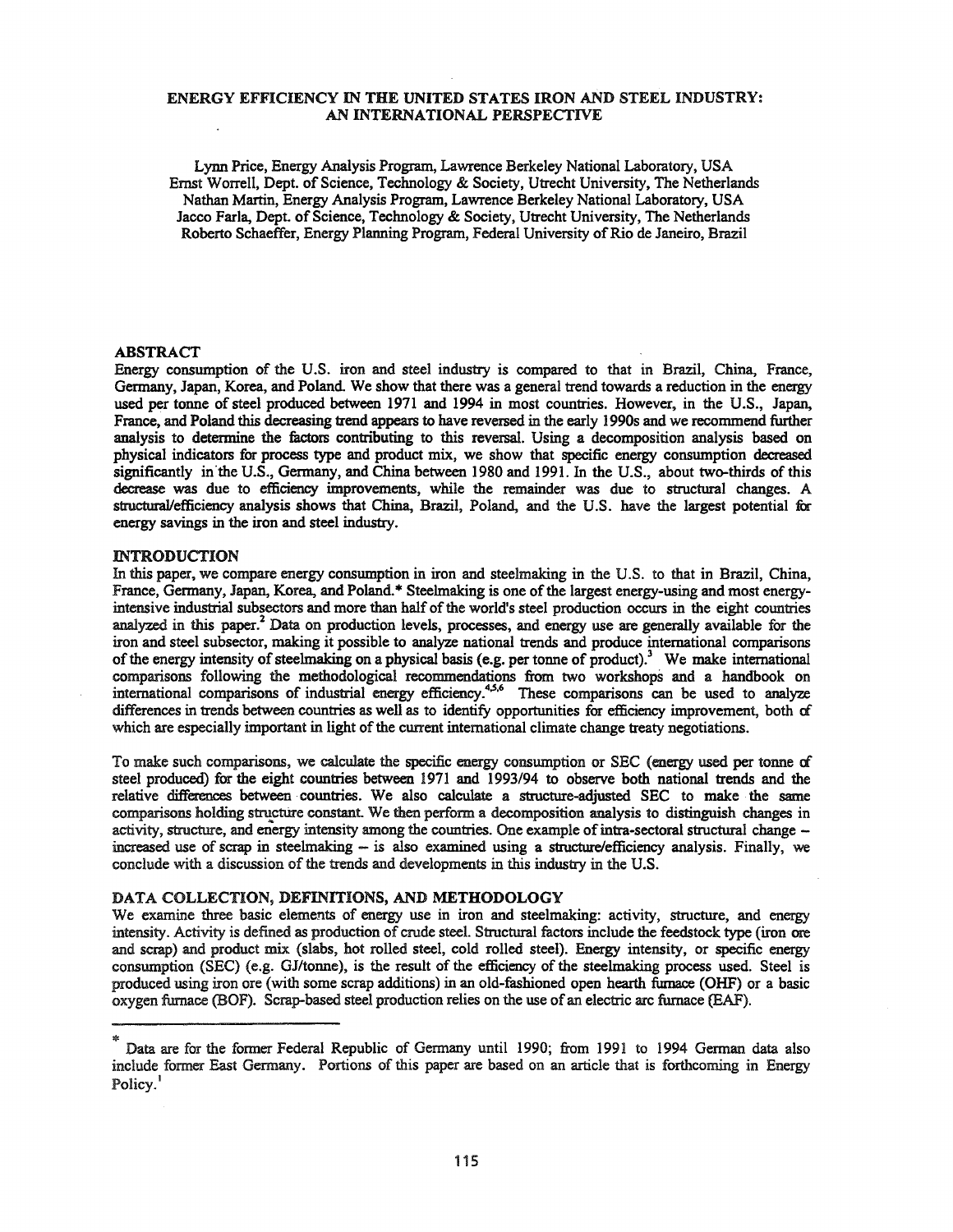Energy is measured as the consumption of primary energy carriers. Fuel inputs (coal, oil products, gas) are calculated on the basis of lower heating values, as is common in International Energy Agency (IEA) statistics. Cokemaking has not been taken into account in the analysis as coke production is a separate sector in many statistics. Energy consumption of cokemaking may vary, as well as the coke input rates in the blast furnaces.' We use data from the International Iron and Steel Institute  $(IBI)^2$  and national statistics for energy use and production data for Brazil, China, France, Germany, Japan, Korea, Poland, and the U.S. <sup>I</sup>

Primary values for electricity generation were calculated by multiplying electricity consumption by the world average efficiency  $(33\%$  in 1990),<sup>8</sup> in order to highlight the changes and differences in energy intensities in the iron and steel industry, rather than those in the electricity sector of a country. Using such a standard conversion efficiency makes the comparisons of trends in the iron and steel sector more transparent, but can obscure changes in electricity generation efficiencies over time and differences between countries. This can be problematic for countries like Brazil that produce electricity predominantly from hydroelectric sources. The effects of cogeneration (also referred to as combined heat and power, CHP) are also obscured with a standard electricity conversion efficiency. Varying the electricity generation efficiency will change the analysis results (see "Decomposition analysis" and Table 4).

### Specific energy consumption

Specific energy consumption (SEC) is defined as the amount of energy needed to execute a certain activity (e.g. the production or processing ofa specific product) expressed in physical terms. For this study, activity is the production of a tonne of a certain steel product. The aggregated SEC is calculated by dividing total primary energy consumption in the iron and steel industry by total production. The SEC is influenced by the production process (including feedstock), the type of products produced, and the energy efficiency of the production process. The primary energy carrier used can also affect the energy efficiency (e.g. in boilers). We do not consider the variety of fuels available, but treat fuels as one single energy carrier in determining the potential for energy efficiency improvement, since most iron and steel industries are assumed to have market access to most types of energy carriers in the selected countries, and coal and coke are the dominant fuels in this sector.

The most important input-factor influencing energy consumption in the iron and steel industry is the feedstock: iron ore and scrap for primary steel or scrap only for secondary steel. We do not include direct reduction in this study because of its small contribution to iron production in the investigated countries.<sup>2</sup> The production of primary steel consumes more energy but produces a higher quality steel. In the BOF-process the amount of scrap used is different for each plant. Scrap use (instead of pig iron) is both a technical and an economic issue. The quality of the steel may be influenced by impurities in the scrap, although the introduction of ladle refining technologies improves quality control of the product. Scrap prices have increased due to the increasing share of EAF production in steelmaking worldwide, making pig iron relatively less expensive.

The main output-factor influencing energy consumption is the product type. We have aggregated the various product types into three categories that represent the most important product categories, from the perspective of energy consumption: ingots and slabs, hot rolled steel (including plates, strip, wire (rod), and long steel products) and cold rolled products (cold rolled sheet and strip). Production is defined as the total output of usable ingots, continuously cast semi-finished products, and liquid steel for castings. Steel production is allocated to categories on the basis of deliveries.<sup>2</sup> Finishing (e.g. galvanizing, annealing) has not been accounted for in the analysis. This introduces an uncertainty in the calculations, depending on the share cf finished product and the SEC ofannealing or galvanizing (roughly equal to 0.4 OJ/tonne finished steel).' For the selected countries the uncertainty in the SEC due to finishing is less than 1%.

## Decomposition analysis methodology

We have followed the simple average parametric Divisia decomposition methodology to understand the factors that contribute to the  $SEC.<sup>10</sup>$  Because product types change over time and differ by country, a weighting factor is used to calculate a physical production index (PPI) instead of simply summing all steel products (Formula 1):

$$
PPI = \sum_{x=1}^{n} (P_x \times W_x)
$$
 (1)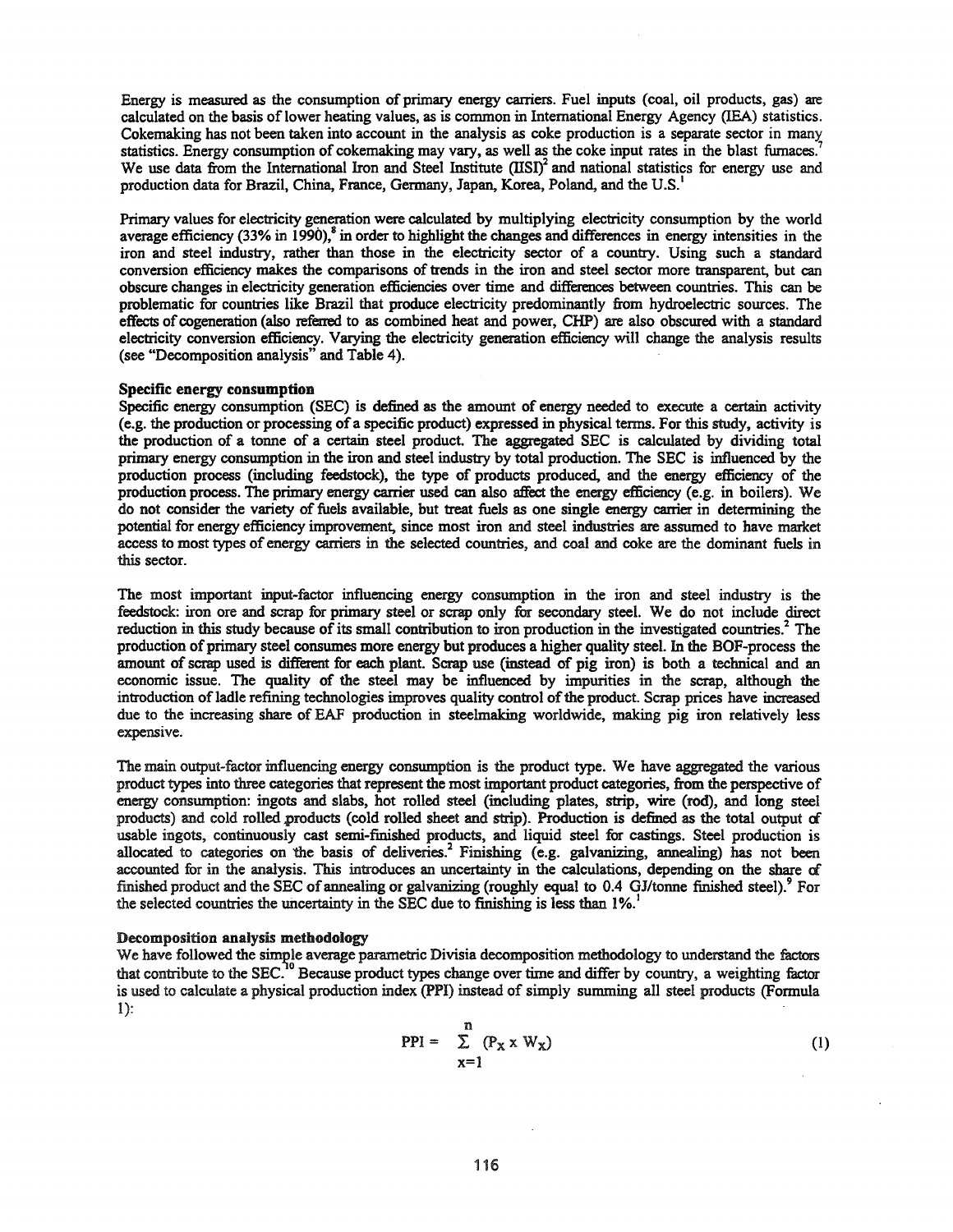In this calculation, production  $(P)$  of commodity x is weighted with a weight factor (W). The weight factors are based on the energy used to produce each steel product using existing best practice. We assign weight factors for production ofslabs and ingots by both the BOF and EAF processes, for production of hot rolled steel, and for production of cold rolled steel. The weighting factors are provided in Table 1. Thus, for any given year and country, the amount of steel produced through the BOF (or OHF) process is multiplied by 15.3 OJ/tonne, the amount ofsteel produced through the electric arc process is multiplied by 5.4 OJ/tonne, the amount of hot rolled steel is multiplied by 2.9 GJ/tonne, and the amount of cold rolled steel is multiplied by 2.7 OJ/tonne.

Table 1. "Best Practice" Weighting Factors for Various Steel Products Used in the Decomposition Analysis.

| Product                                  | Fuel<br>(GJ/tonne) | Electricity<br>(GJ/tonne) | Primary energy<br>$(GJ/tonne)^C$             |
|------------------------------------------|--------------------|---------------------------|----------------------------------------------|
| Basic Oxygen Furnace - Slab <sup>a</sup> | 14.24              | 0.36                      | <u>www.community.com/internation</u><br>15.3 |
| Electric Arc Furnace - Slab <sup>b</sup> | 0.79               | 1.52                      | 5.4                                          |
| Hot Rolling <sup>C</sup>                 | 1.82               | 0.37                      | 2.9                                          |
| Cold Rolling <sup>d</sup>                | 1.10               | 0.53                      | 2.7                                          |

Notes:

<sup>a</sup> Equivalent to the 1988 SEC of an integrated steel plant in The Netherlands, assuming 10% scrap addition in the BOF.<sup>11</sup>

 $b$  Equivalent to the SEC of an EAF plant in Germany<sup>12</sup> and the SEC for continuous casting equivalent to the integrated steel plant.<sup>11</sup>

<sup>c</sup> Equivalent to the 1988 SEC of a hot strip mill at an integrated steel plant in The Netherlands.<sup>11</sup> The SEC of wire rod production is comparable to the given SEC.<sup>13</sup>

d Equivalent to the 1988 SEC of a cold rolling mill at an integrated steel plant.<sup>11</sup>

<sup>C</sup> Calculated SEC assuming an electricity generation efficiency of 33%.

The total energy consumption of the sector is a function of the volume of the output (activity), the process and product mix (structure), and the energy efficiency of the production processes (efficiency). This is expressed by formula 2, in which P, a simple summation of the production outputs, is the parameter for activity,  $PPI/\sum P$ reflects the process and product mix of the output (structure), and  $\Sigma E/PPI$  is an indicator for the energy efficiency of the manufacturing processes:

$$
\Sigma E = \Sigma P \times \frac{PPI}{\Sigma P} \times \frac{\Sigma E}{PPI}
$$
 (2)

With the index decomposition, the influences of changes in activity (ACT), structure or product mix (STR), and efficiency (EFF) on the energy consumption can be calculated according to the. following relationship (between year 0 and year T) given by formula 3, in which R is a residual term:

$$
\Delta E_{0,T} = \Delta E_{0,T} (ACT) + \Delta E_{0,T} (STR) + \Delta E_{0,T} (EFF) + R \tag{3}
$$

## Structure/efficiency analysis methodology

We use a structure/efficiency analysis to show the SEC as a function of the share of scrap.<sup>14</sup> We plot both the actual SEC and a "best practice" SEC (SEC<sub>BP</sub>) which is calculated on the basis of the physical production index (PPI) and the SEC<sub>BP</sub> for each of the products, as presented in Table 2.<sup>\*</sup> The difference between the actual SEC and estimated SEC<sub>BP</sub> for a given year presents an estimate of the energy efficiency improvement potential (relative to the chosen "best practice" technologies in a specific year), and hence measurement of the energy efficiency.14 The structure/efficiency analysis helps to explain the observed changes in energy use in a sector and countries, as a function of intra-sectoral structural changes and inter-country differences.

<sup>&</sup>lt;sup>\*</sup> In the analysis of the SEC<sub>BP</sub> (and the weighting factors used) we assumed a hot metal charge rate of 90% in the BOF. For most countries the hot metal charge is lower (except for Japan), which leads to lower pig iron use per tonne of steel, and hence a lower SEC<sub>BP</sub> for a country or year. As we have assumed a constant charge rate changes in the hot metal charge rate are accounted as an efficiency effect in the decomposition analysis. For most countries the hot metal charge rate has not changed much,<sup>7</sup> and hence in most cases we underestimate the potential for energy savings. However, in France for the period 1980 - 1991 the hot metal charge tate increased from 79% to 86%.<sup>7</sup> This constitutes an important contribution to the negative development of the energy efficiency shown in Figure 4.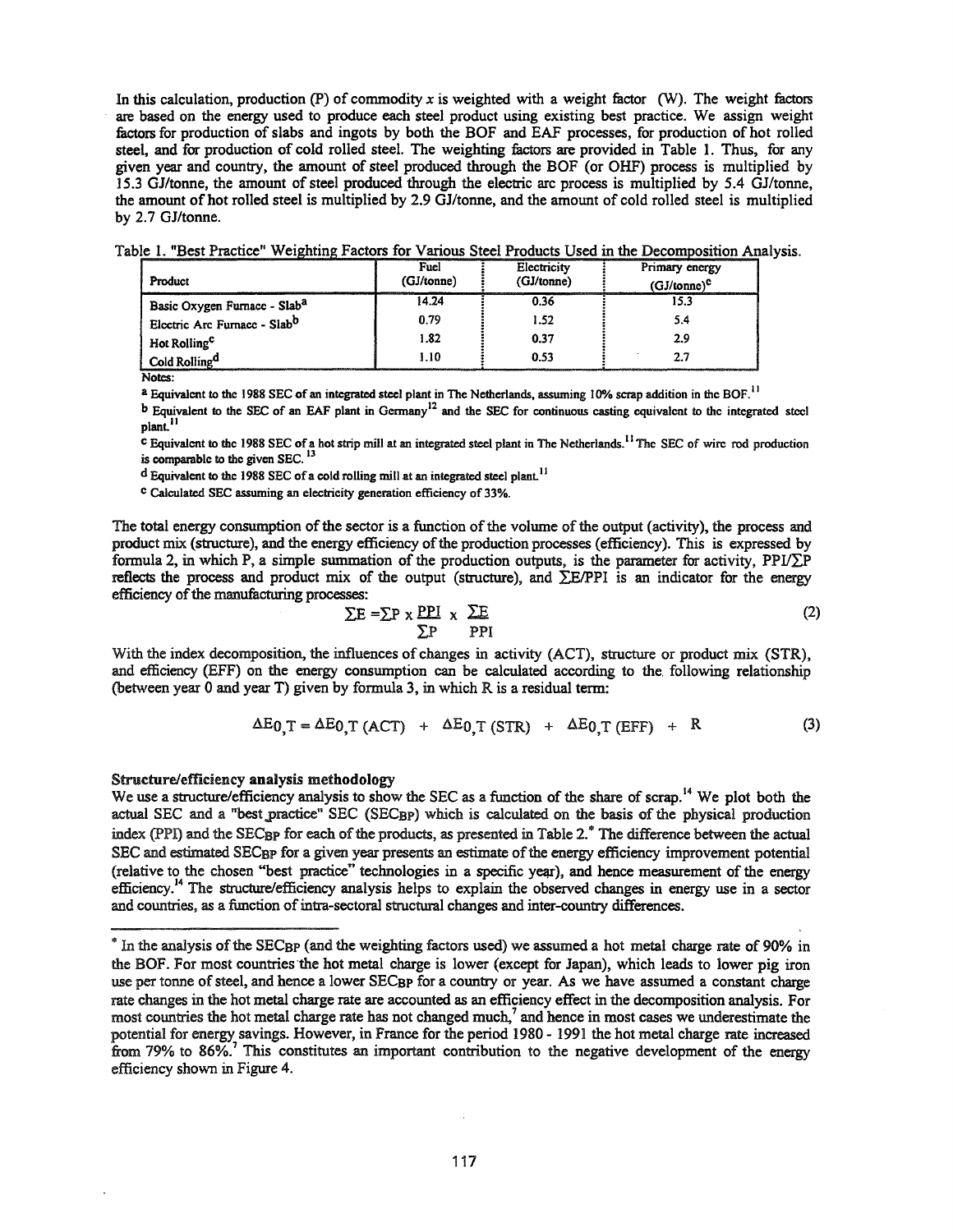#### **ANALYSIS RESULTS**

#### **Steel production**

Steel production, as shown in Figure 1, varied significantly in the eight countries between 1971 and 1994. In the U.S., steel production dropped by an average of 2.4% per year during that period. U.S. production fluctuated between 104 and 138 Mtonnes until 1982 when it dropped to 68 Mtonnes due to collapsing markets, bankruptcies, and mill closings.<sup>15</sup> Production slowly increased to 91 Mtonnes in 1994, but over the entire 1971 to 1994 period production dropped 1% per year on average. In contrast, steel production remained nearly constant in Germany and Japan and increase dramatically in Korea (on average 19.7% per year). China and Brazil (6.5%/yr. in both countries). Both France and Poland experienced decreases in production (of 1% and 0.6% per year, respectively) over the period. The decrease in Poland is a result of the economic restructuring that began in the late 1980s that lead to a considerable decreased capacity utilization.

Crude steel production volumes and shares of the different production processes in 1994 for the countries analyzed in this paper are given in Table 2. With the exception of China and Poland, the countries studied have abandoned the old-fashioned, energy-intensive OHF method of steelmaking. The U.S. has the highest share of scrap-based electric arc furnaces, followed closely by Korea, France, and Japan. Over 90% of steel is produced using the more energy-efficient continuous casting process in France, Germany, Japan, and Korea. The U.S. has a slightly lower amount of continuous casting (89%). The amount of steel continuously cast in Brazil, China, and especially Poland, is significantly less.



Figure 1. Steel Production in Selected Countries, 1971 to 1994 (Mt).

Table 2. Crude Steel Production and Shares of Iron and Steel Production Processes in Selected Countries in 1994.<sup>2</sup>

|               | Crude steel<br>(Mtonnes) | Open Hearth<br><b>Furnace</b> | <b>Basic Oxygen</b><br>Furnace | Electric Arc<br>Furnace | Continuous<br>Casting |
|---------------|--------------------------|-------------------------------|--------------------------------|-------------------------|-----------------------|
| <b>Brazil</b> | 25.75                    | 2%                            | 78%                            | 20%                     | 59%                   |
| China         | 92.61                    | 15%                           | 64%                            | 21%                     | 34%                   |
| France        | 18.03                    | 0%                            | 66%                            | 34%                     | 96%                   |
| Germany       | 40.84                    | 0%                            | 78%                            | 22%                     | 96%                   |
| Japan         | 98.30                    | 0%                            | 69%                            | 31%                     | 96%                   |
| Korea         | 33.74                    | 0%                            | 64%                            | 36%                     | 92%                   |
| Poland        | 13.63                    | 29%                           | 53%                            | 18%                     | 8%                    |
| U.S.          | 91.23                    | 0%                            | 61%                            | 39%                     | 89%                   |

Notes:

a The Brazilian industry includes 2% of other (not Open Hearth Furnace) steelmaking processes.

 $<sup>b</sup>$  Data arc from 1993.</sup>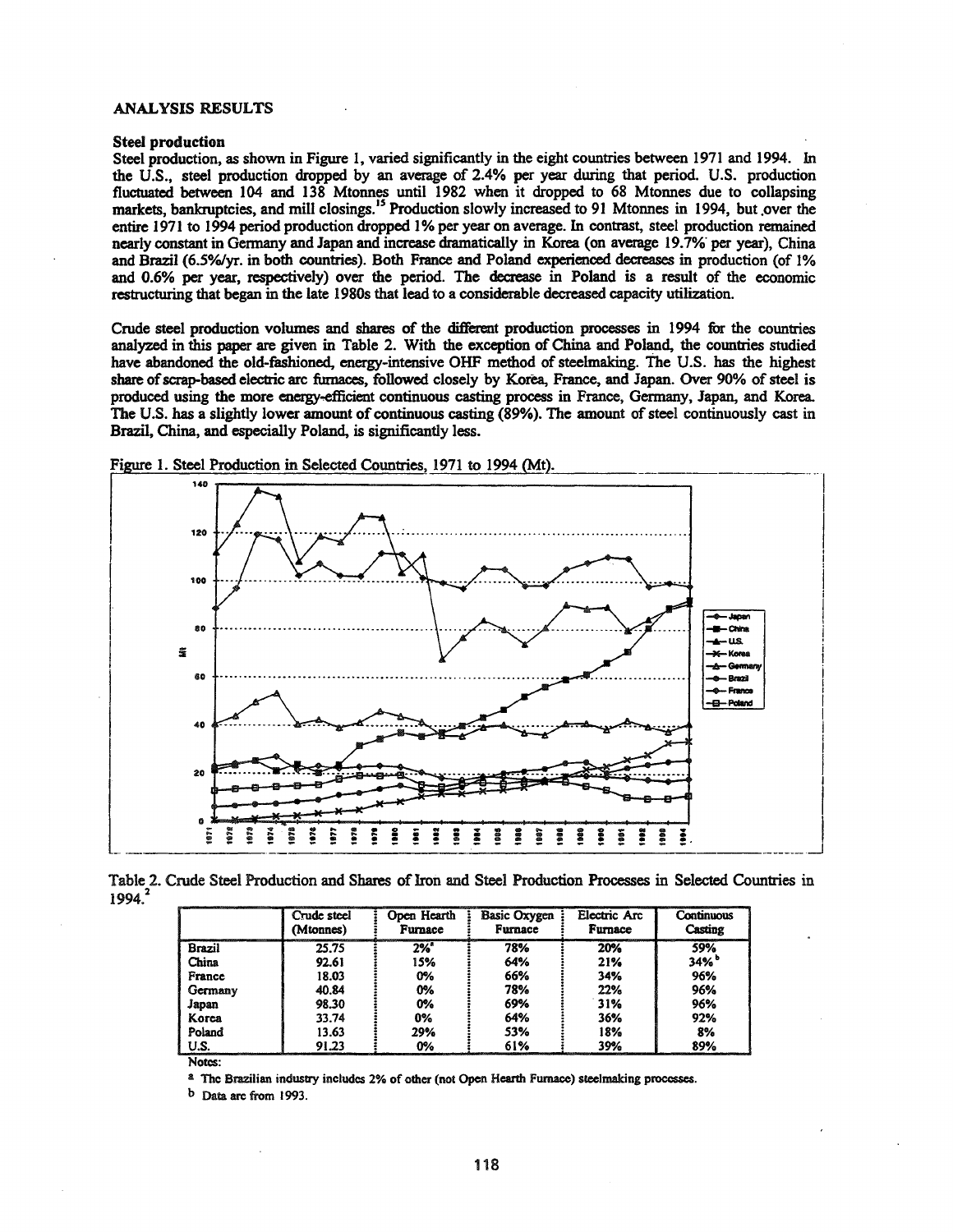#### Specific energy consumption trends

We calculate the SEC for iron and steel production in the eight countries by dividing primary energy consumption in the iron and steel industry by total crude steel production. These SECs are plotted in Figure 2 and show a general trend towards a reduction in SECs in most countries over the study period. We found that iron and steel production is least energy-intensive in Korea, Oennany, Japan, and France and most energy-intensive in China.<sup>\*</sup> The SEC for the U.S. dropped over 20%, from 34.2 GJ/tonne to 26.9 GJ/tonne, between 1971 and 1994. However, the 1994 SEC is slightly higher than the 26.5 OJ/tonne value in 1991, indicating a change in the longer-term trend of decreasing energy use per tonne of steel.<sup>\*\*</sup> Japan, Poland, and France also show a slight increase in SECs in recent years. Further research is needed to detennine the reasons behind these increased intensity levels.



We also calculated structure-adjusted SECs for most of these countries for the period 1980 to 1991 to account for differences in structure (feedstock and product mix) between countries and over time as measured by the PPI. Such structure-adjusted SECs, which hold each country's structure constant at its 1980 level, make it possible to more closely compare the energy intensities without the disturbance of differences and changes in structure. The SECs and the structure-adjusted SECs were essentially the same for aU countries except the U.S. and France, two countries where structural change towards increasing use of scrap had a major influence on the SEC. The structure-adjusted SECs for these two countries are about 1 to 2 OJ/tonne higher than the unadjusted SECs, indicating that a large portion of the decrease in SEC in these countries came through increased production of secondary steel.

## Decomposition analysis

The decomposition analysis summarizes the relative influence of changes in structure and efficiency on the SEC in iron and steelmaking. Figure 3 and Table 3 present the relative changes in the primary energy consumption between 1980 and 1991. The first bar for each country represents the aggregate change in SEC

<sup>\*</sup> In comparing the efficiency of the Chinese steel industry to the other countries, it should be noted that the use of cast iron is relatively high in China and that energy is also used for so-called "non-productive use" such as residential energy use by employees and energy use for mining of raw materials. Correcting for the latter two factors may lead to 5-6% lower energy consumption in the Chinese iron and steel industry.

<sup>\*\*</sup> This SEC is calculated using energy use data from the U.S. Manufacturing Energy Consumption Survey  $(MECS).<sup>17</sup>$  We note that energy use data of the American Iron and Steel Institute show a continuing decline in SEC between 1990 and 1994.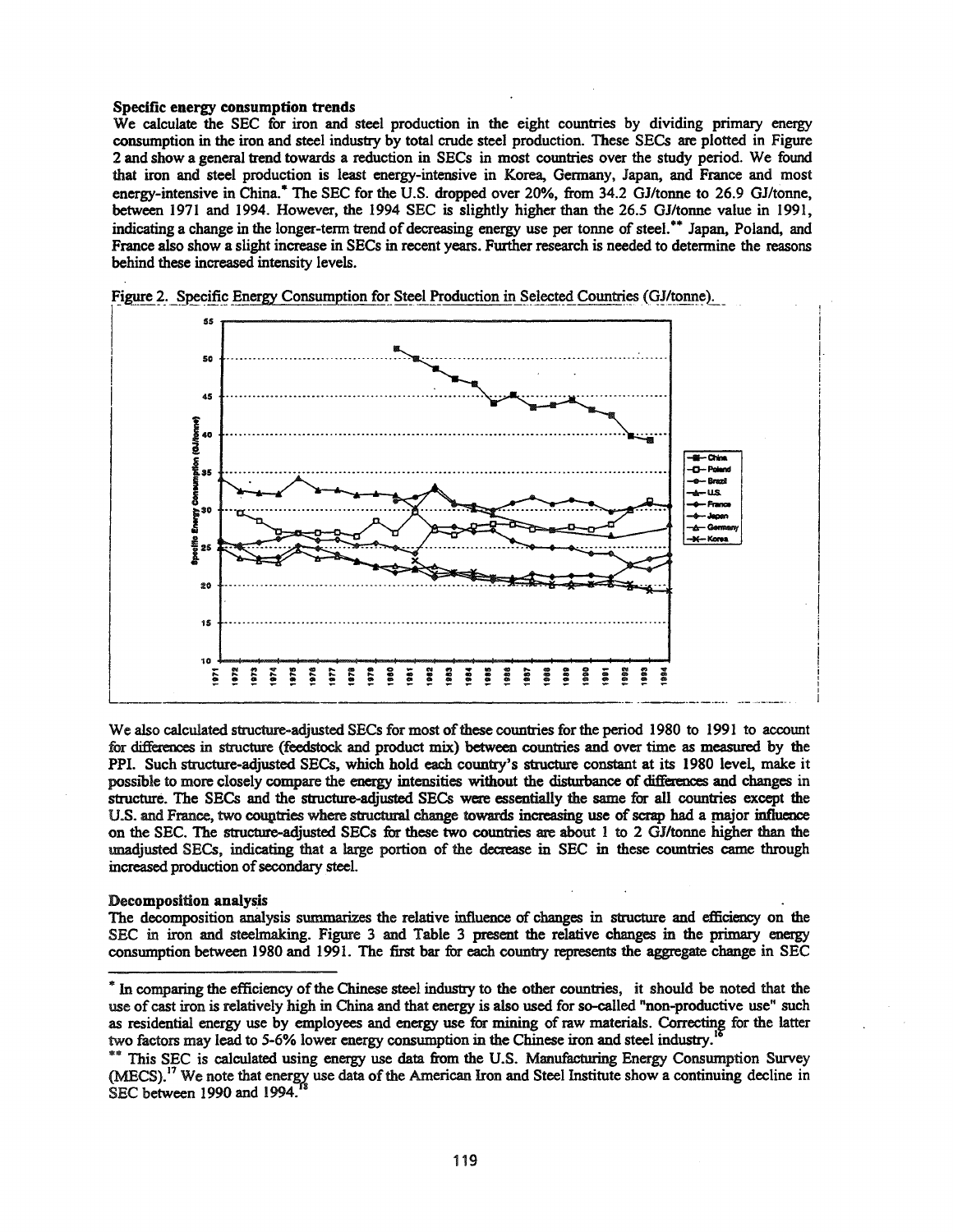between 1980 and 1991. The second and third bars represent the contribution of efficiency and structural changes, respectively, to the overall change in SEC during the period. The sum of the efficiency and structural changes equals the change in the overall SEC for the period. Table 3 presents the changes in actual values (GJ/tonne), as well as relative percentage changes. Of the countries which experienced the largest decline in intensity (China, Germany, U.S.), energy efficiency improvements accounted for the majority of the change. Efficiency improvements played a major role in Brazil, China, Germany, and the United States, while structural changes were the major driver for energy savings in France and Japan.



Figure 3. Relative Changes in SEC, Structure, and Efficiency Between 1980 and 1991 for Selected Countries.

Table 3. Changes in Specific Energy Consumption (SEC) Between 1980 and 1991 and the Influence of Structure and Efficiency Developments in Seven Countries (Relative Changes in Percents).

|         | <b>SEC 1980</b> | Structure         | <b>Efficiency</b> | <b>SEC 1991</b> |
|---------|-----------------|-------------------|-------------------|-----------------|
|         | (GJ/tonne)      | (GJ/tonne)        | (GJ/tonne)        | (GJ/tonne)      |
| Brazil  | 31.2            | $0.1 (+0%)$       | $-1.6$ ( $-5\%$ ) | $29.7(-5%)$     |
| China   | 51.3            | $0.2$ (+0%)       | $-9.0$ ( $-18%$ ) | 42.4 (-17%)     |
| France  | 24.9            | $-1.8$ ( $-7%$ )  | 1.1(4%)           | $24.2$ (-3%)    |
| Germany | 22.6            | $-0.3$ ( $-1\%$ ) | $-4.0$ (-18%)     | 18.3 (-19%)     |
| Japan   | 21.7            | $-0.6$ ( $-3\%$ ) | $-0.1$ ( $-0\%$ ) | $21.0(-3%)$     |
| Poland  | 26.9            | $-0.7$ ( $-3\%$ ) | 1.8(7%)           | 28.0 (4%)       |
| U.S.    | 32.0            | $-2.1$ $(-6%)$    | $-3.4$ $(-11%)$   | 26.5 (-17%)     |

Note: The figures are based on an electricity generation efficiency of 33% across countries during the study period.

We have analyzed the effects of changing the electricity generation efficiency on the results of the decomposition analysis.<sup>1</sup> The results, provided in Table 4, show that a higher electricity generation efficiency will increase the total change in SECs for all countries, leading to a larger difference between the observed SECs of 1980 and 1991. Both the effects of structural change and efficiency improvement increase. Higher electricity generation efficiency generally seems to lead to a larger contribution of structural change to the total savings in the observed SEC. However, for Japan it leads to a higher contribution of energy efficiency improvement, although the role of structural change in total development remains dominant.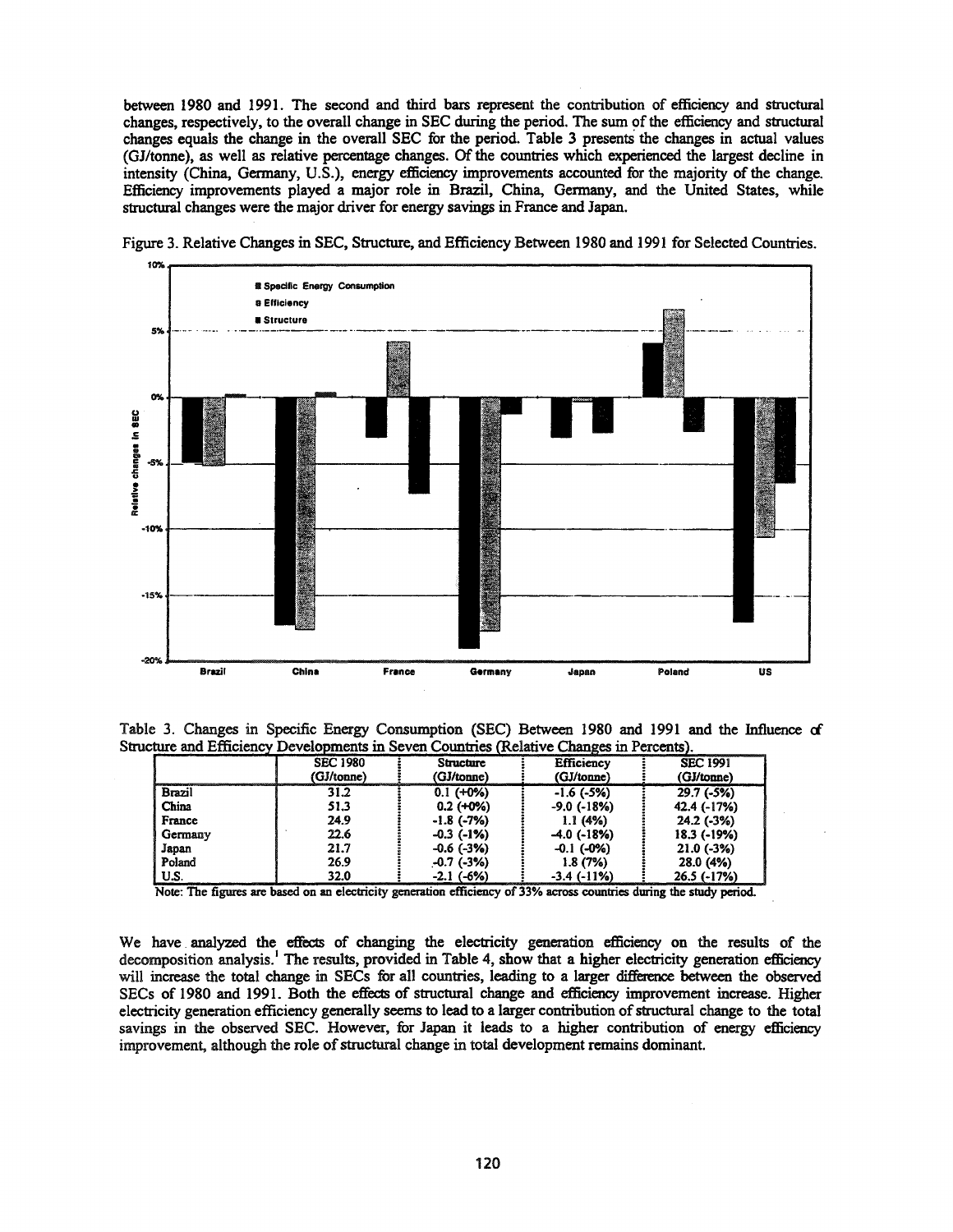|                                                                                                                  | Specific Energy Consumption |          | Structure |         | Efficiency |          |
|------------------------------------------------------------------------------------------------------------------|-----------------------------|----------|-----------|---------|------------|----------|
| Electricity<br>Efficiency                                                                                        | 30%                         | 50%      | 30%       | 50%     | 30%        | 50%      |
| <b>Brazil</b>                                                                                                    | $-1.6%$                     | $-1.6%$  | $-0.1%$   | 1.4%    | $-1.5%$    | $-3.0%$  |
| China                                                                                                            | $-17.0%$                    | $-18.3%$ | $+0.4%$   | $-0.0%$ | $-17.4%$   | $-18.3%$ |
| France                                                                                                           | $-2.9%$                     | $-3.7%$  | $-6.7%$   | $-9.3%$ | $-3.9%$    | $+5.6%$  |
| Germany                                                                                                          | $-18.5%$                    | $-20.4%$ | $-1.1%$   | $-2.1%$ | $-17.4%$   | $-18.3%$ |
| Japan                                                                                                            | $-2.6%$                     | -4.5%    | $-2.5%$   | $-3.8%$ | $-0.2%$    | $-0.7%$  |
| Poland                                                                                                           | $+4.9%$                     | $+1.8%$  | $-2.3%$   | $-3.2%$ | $+7.2%$    | $+5.0%$  |
| U.S.                                                                                                             | $-16.8%$                    | $-17.6%$ | $-6.1%$   | $-7.8%$ | $-10.7%$   | $-9.9%$  |
| Note: The effects are expressed for the observed developments for electricity generation efficiencies of 30% and |                             |          |           |         |            |          |

Analysis. Table 4. Effects of Varying Electricity Generation Efficiency on the 1980-1991 Results of the Decomposition

. 50% for the seven studied countries. Compare the results to Table 3.

## Structure/efficiency analysis

The share of secondary (EAF) steelmaking is used as an indication of the changes in the structure (scrap as a feedstock) in the structure/efficiency analysis. Figure 4 depicts the actual SEC and the "best practice" SEC fir 1991 relative to the share of secondary (EAF) steelmaking for the studied countries. The U.S. has the highest share of EAF steelmaking (38% in 1991, 39% in 1994), while Germany, Poland, Brazil, and China have relatively low shares. The difference between the SEC and SEC<sub>BP</sub> reflects the potential energy savings relative to the "best practice" technologies as applied to each country's product mix. China, Brazil, Poland, and the U.S. have the largest potential energy savings, while France, Japan, and especially Germany have lower potentials. Potential energy savings for Germany may have increased since 1991 due to the unification with former East Germany.



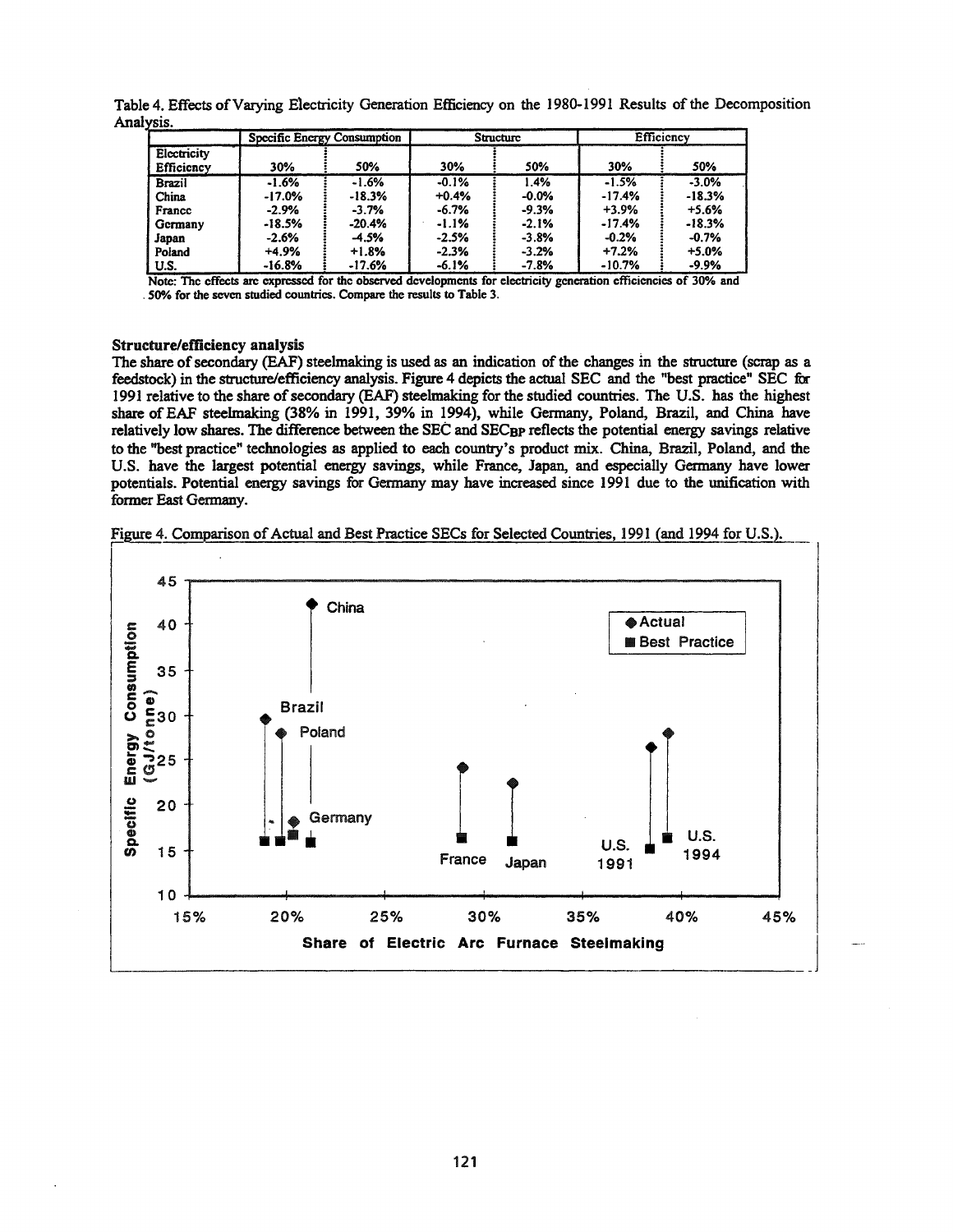### TRENDS IN THE U.S. IRON AND STEEL INDUSTRY

Crude steel production in the U.S. decreased dramatically in the beginning of the 1980s, dropping from 111 Mtonnes in 1981 to 68 Mtonnes in 1982. Banlauptcies and mill closings characterized the industry in the 1980s. However, there has been steady growth since then, leading to production of 91 Mtonnes in 1994. Current capacity utilization is over 90%.

Between 1971 and 1994, the SEC in the U.S. iron and steel industry dropped 21%. About two-thirds of this decrease was due to efficiency improvements, while the remainder was due to structural changes. The most important change was the growing use of scrap-based electric arc furnaces, which grew from  $17\%$  to 39% of total steel production during this period. Efficiency improvement can be explained mainly by the increasing continuous casting ratio (from 0% in 1971 to 89% in 1994) and the closing ofinefficient OHF steelmaking (the production share decreased from 30% in 1971 to 0% after 1991). Also the increased use of pellets as blast furnace feed contributed to the energy savings.<sup>2</sup>

Despite these overall improvements, the SEC increased slightly between 1991 and 1994, growing from 26.5 GJ/tonne to 26.9 GJ/tonne, reversing the long-term downward trend. During that period, annual production grew from 80 Mtonnes to 91 Mtonnes. Based on trends in three key areas (increased share of electric an: furnaces from 38% to 39%, retirement of all remaining OHF plants, and increase in the continuous casting ratio from 76% in 1991 to 89% in 1994), we would expect the overall energy intensity to decrease. However, it appears that U.S. energy use per tonne of steel is high in the blast furnace, the basic oxygen furnace (due to the lack of BOF gas recovery), the reheating furnace, and in the hot strip mill when compared to best practice in other countries. <sup>11, 18</sup> Other trends that may have contributed to the increased energy use include a move toward more extensively treated (cold rolled) steel and increased capacity utilization leading to the use of older, less-efficient integrated steel mills.

## **CONCLUSION**

We found that although the U.S. experienced a significant decline in energy used per tonne of steel produced between 1971 and 1994, this trend has reversed slightly in the 1990s. In addition, we found that the U.S. SEC is high compared to that of other industrialized countries, including Korea. Further, we found that despite the high share of electric arc furnace use, the U.S. still has a large gap between the 1994 SEC of 27 GJ/tonne and the best practice SEC of 16 GJ/tonne that we calculated based on the U.S. steel industry characteristics.

From this analysis it appears that the general downward trend in energy used to produce a tonne of steel has also reversed in a number of other countries in the 1990s. While this reversal can be explained for Poland (due to the economic restructuring), further analysis is needed to more clearly understand the forces underlying this trend in the U.S., Japan, and France.

### ACKNOWLEDGMENTS

This work was supported by both the Climate Policies and Programs Division in the Office of Economy and the Environment, U.S. Environmental Protection Agency and the U.S. Department of Energy Climate Change Research Assessment Program through the U.S. Department of Energy under Contract Number DE-AC03-765F00098. We would like to thank Bart Davis, Daniel Einstein, Marta Khrushch, Jonathan Sinton, and Mike Ting (all from Lawrence Berkeley National Laboratory), Grazyna Berent-Kowalska (Gtówny Urzad Statystyczny), Jeong-Shik Shin (Korean Energy Economics Institute), and Wolfgang Eichhammer (FraunhoferlSI) for help with data collection. We would also like to thank Marc Ross (University of Michigan), Lee Schipper (Lawrence Berkeley National Laboratory, on leave to the International Energy Agency), Komelis Blok (Utrecht University), and Anthony Martocci (Bethlehem Steel Corporation) for comments on previous versions of this paper.